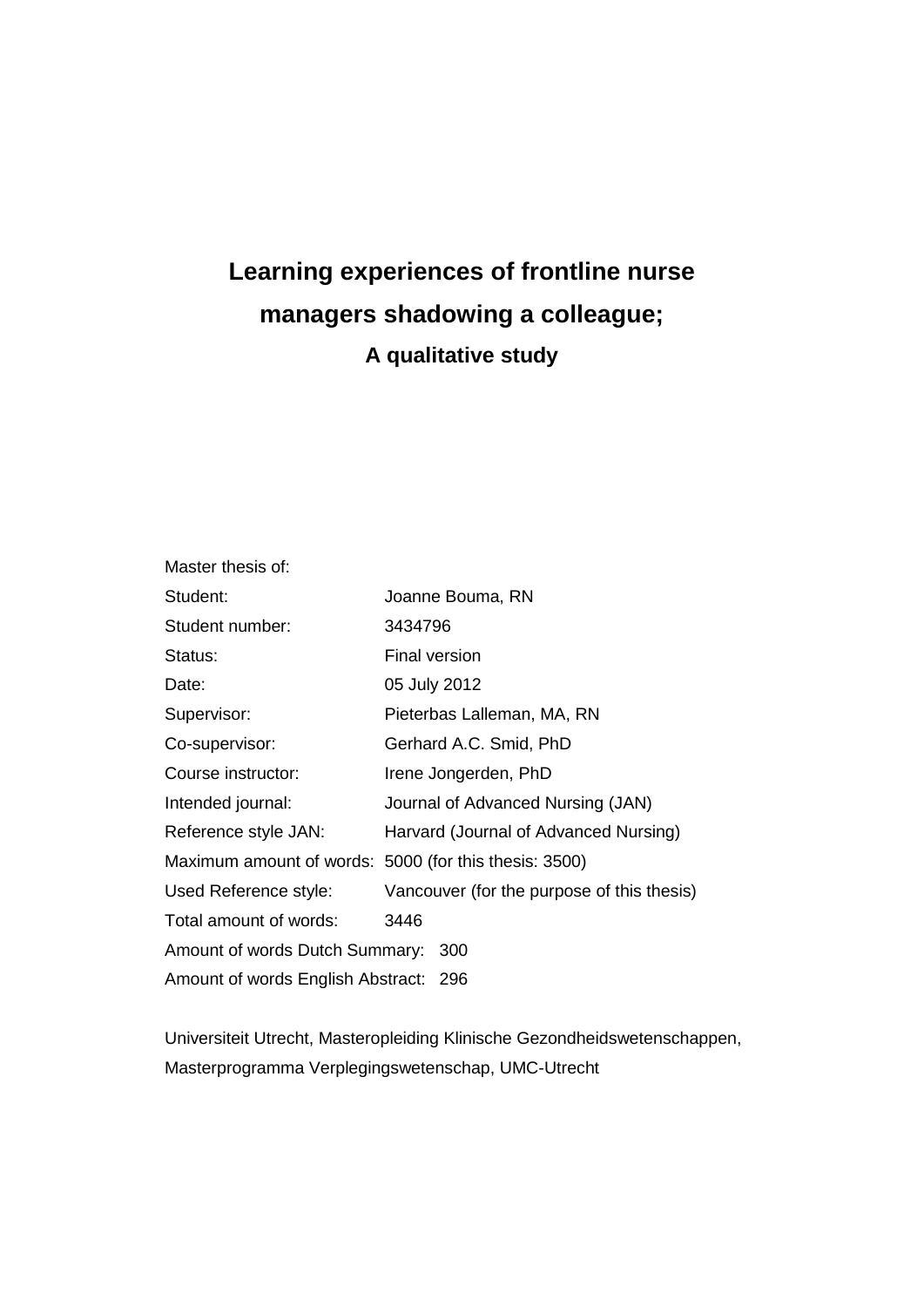# **English Abstract**

Title. Learning experiences of frontline nurse managers shadowing a colleague; a qualitative study.

**Aims.** This paper is a report of a generic qualitative study describing experiences of frontline nurse managers with shadowing as learning tool, and describing whether they developed a more investigative attitude by shadowing.

**Research questions.** Two research questions were addressed: What do frontline nurse managers according to themselves learn from the experience of shadowing a colleague? And: What practical issues ensue when shadowing is used as a learning technique? **Background.** Frontline nurse managers in hospitals play an important role in patient safety. They can promote open communication that is needed to disclose errors, vital to patient safety. Shadowing was identified as a promising way to learn to investigate patient safety in a nonjudgmental way. No previous studies explored the learning experiences of frontline nurse managers using shadowing.

**Methods.** Semi-structured interviews were conducted between February and May 2012 with eight frontline nurse managers who shadowed one of the others. Qualitative content analysis was used to identify categories and themes.

**Results.** Six categories were found on learning from the shadowing experience. Being aware, recognising, learning to observe, and feedback resulted in new repertoire, namely observing as researcher and an investigative attitude. Enjoying and connecting were important conditions to the successful use of shadowing as learning tool. Practical issues were: demanding activity, making notes and how to shadow.

**Conclusion.** This study is the first to give insight in what frontline nurse managers can learn from shadowing a colleague and the first to join an investigative attitude to patient safety as a possible improved outcome.

**Recommendations.** Further research is needed on how lasting the effect of shadowing is and on the influence of an investigative attitude on patient safety. Findings in this study support the advice to management to start using shadowing as a learning tool for frontline nurse managers.

**Keywords:** Nursing; Frontline nurse managers; Shadowing; Learning; Qualitative research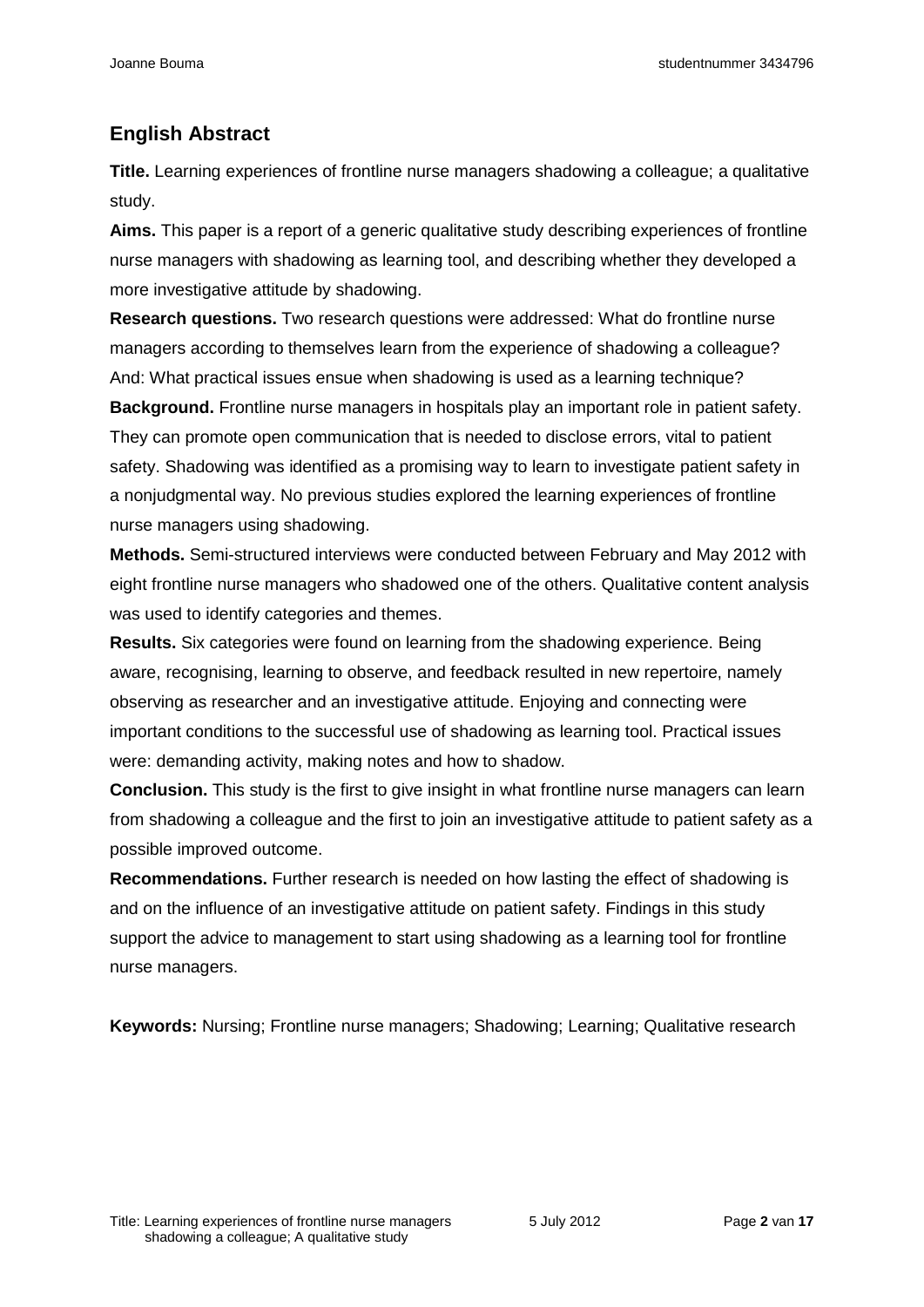# **Dutch Summary / Samenvatting**

**Titel**: Leerervaringen van verpleegkundig leidinggevenden die een collega shadowen; Een kwalitatief onderzoek

**Inleiding.** Verpleegkundig leidinggevenden in ziekenhuizen hebben een belangrijke rol bij patiëntveiligheid. Ze kunnen de open communicatie promoten die nodig is om fouten te bekennen, wat van belang is voor patiëntveiligheid. Shadowen werd geïdentificeerd als een veelbelovende manier om te leren patiëntveiligheid te onderzoeken op een niet beoordelende manier. Tot nu toe waren er nog geen studies die de leerervaringen van verpleegkundig leidinggevenden die shadowen gebruiken, onderzochten.

**Doel.** Het doel van dit generieke kwalitatieve onderzoek was de ervaringen te beschrijven van verpleegkundig leidinggevenden met shadowen als leerinstrument en te beschrijven of ze een meer onderzoekende houding ontwikkelden door te shadowen.

**Onderzoeksvragen.** De eerste onderzoeksvraag was: Wat leren verpleegkundig leidinggevenden volgens henzelf van de ervaring van het shadowen van een collega. De tweede: welke praktische zaken zijn er wanneer shadowen wordt gebruikt als leertechniek. **Methode.** Tussen februari en mei 2012 werden semigestructureerde interviews gehouden met acht verpleegkundige leidinggevenden die één van de anderen had geshadowd. Om categorieën en thema's te identificeren werd kwalitatieve inhoudsanalyse gedaan.

**Resultaten.** Er werden zes categorieën gevonden betreffende het leren van de shadowervaring. Bewust worden, herkenning, leren observeren en feedback resulteerden in nieuw repertoire, namelijk observeren als onderzoeker en een onderzoekende houding. Plezier en verbinding waren belangrijke voorwaarden voor het succesvolle gebruik van shadowen als leerinstrument. Praktische zaken waren: een veeleisende activiteit, aantekeningen maken en hoe te shadowen.

**Conclusie.** Deze studie is de eerste die inzicht geeft in wat verpleegkundig leidinggevenden kunnen leren van het shadowen van een collega en is de eerste die een onderzoekende houding koppelt aan patiëntveiligheid als een mogelijk verbeterde uitkomst.

**Aanbevelingen.** Nader onderzoek is nodig naar de duurzaamheid van het effect van shadowen en naar de invloed van een onderzoekende houding op patiëntveiligheid. De resultaten van dit onderzoek ondersteunen het advies aan management om shadowen als leerinstrument voor verpleegkundig leidinggevenden te gaan gebruiken.

**Trefwoorden**: Verpleegkunde; Verpleegkundig Leidinggevenden; Shadowing; Leren; Kwalitatief onderzoek.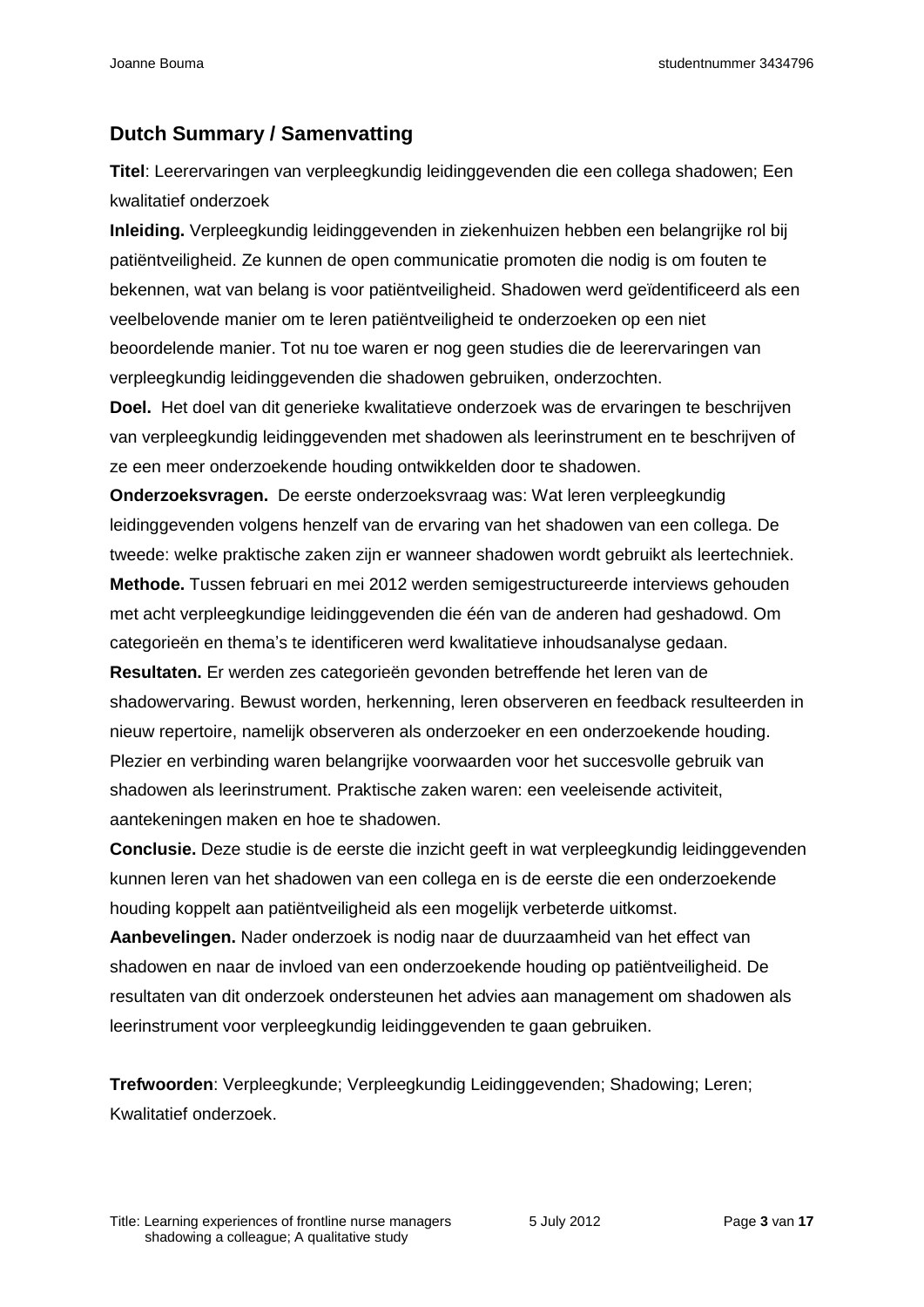# **Introduction**

Nurse managers play an important role in healthcare, as in ensuring patient safety and quality of patient care (1,2). This is particularly so for frontline nurse managers (FNMs) in hospitals, who are the key interface between care and management (2,3), as they are "close to the action" (1).

A vital factor for patient safety is error disclosure, and nursing leadership has a major influence on promoting the open communication needed to disclose errors (4). An open, blame-free and fair culture that learns from errors, called 'just culture', can provide the right environment (4,5). For this culture, leaders, such as FNMs, need to create a learning organisation where errors are seen as chances to learn (5).

Patient safety can be measured in adverse events such as medication errors or patient falls, which affect a considerable number of patients (6). Several studies established that leadership influences patient safety (7-9). All suggested that managers could improve their effectiveness in patient safety by becoming resonant (9), transformational (7) or emotional intelligent (8) leaders. These leadership competencies consist of relational skills and can be developed through education (10). Yet none of the authors explicate how these competencies should be taught.

FNMs receive little formal education (2), which is also true for other managers (11). Moreover the nature of managerial work makes it difficult for managers to apply what is learnt in management training (12,13). Sixty years of management research has shown that the nature of all managerial work, not just that of FNMs, is interruptive, fragmented, and hectic (11,13,14). Particularly frontline healthcare managers have a high frequency of activities per day (15). Because of this fragmented nature, managing has to be learned on the job and in context (11).

During the past 40 years managers have been studied using a structured observation method developed by Mintzberg (11,16) which can be identified as shadowing (17). Shadowing means: following people, wherever they are, whatever they do (17) during a full work day, asking questions when necessary (18). During shadowing one can capture the interruptive, fragmented, and hectic nature of work life (18,19). McDonald identified different purposes of shadowing: learning or research (18). Yet we think that shadowing, regardless of its purpose, is a way of investigative and nonjudgmental observing that helps the shadower learn about the work nature of the person shadowed. This idea is supported by Arman et al. (17) who described how the research experience of shadowing gave them embodied tacit knowledge of the work of managers, which is not easily accessible knowledge and therefore difficult to teach (11).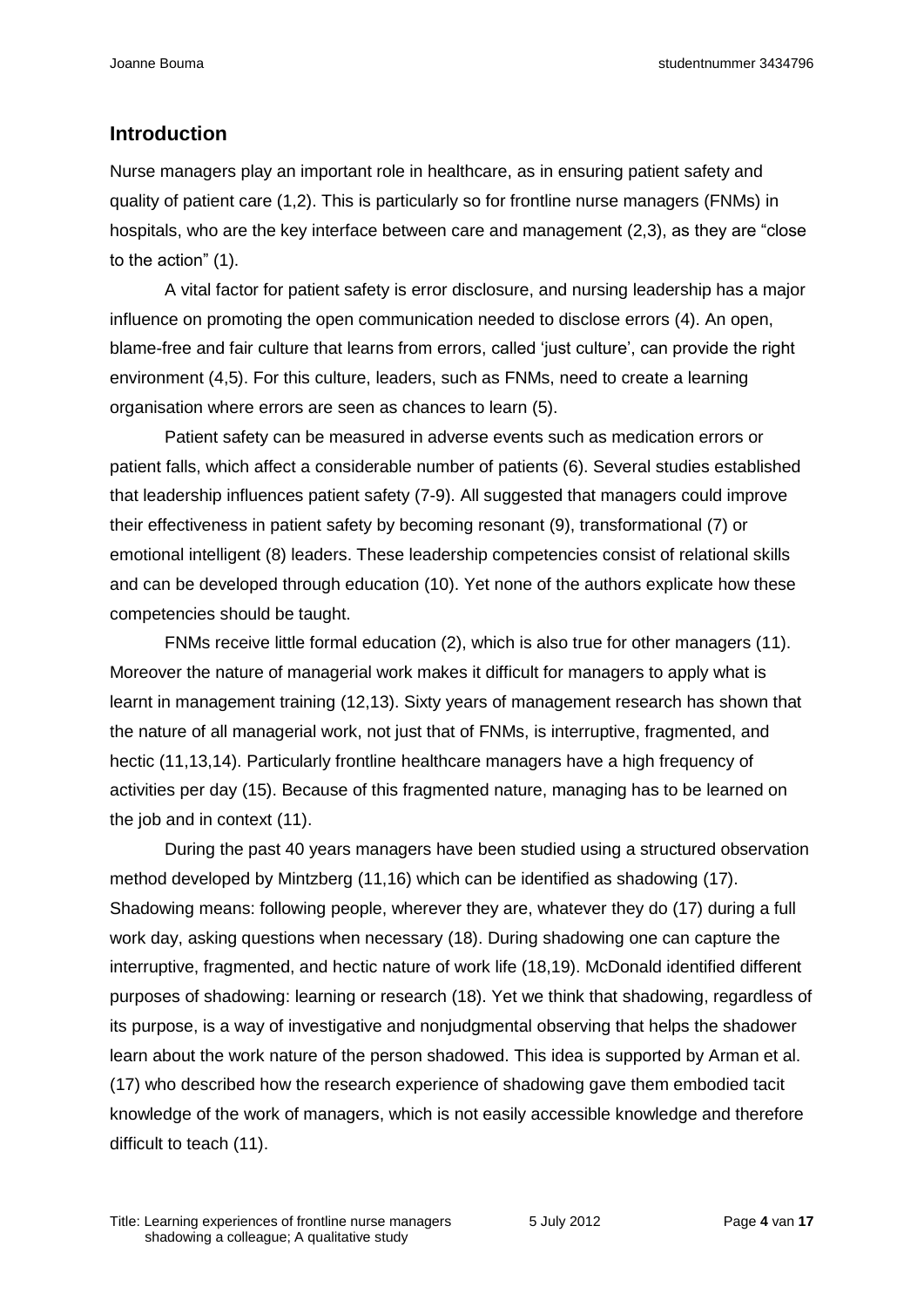Shadowing has already been used successfully to teach undergraduate nursing students (20), as a management development tool in education (21-23), and in business curricula (24). In spite of this, shadowing has not yet been used as an instrument for training FNMs. We argue shadowing would be very suitable. Firstly it makes use of concrete learning experiences, preferred by nurses (25), which FNMs originally were. Secondly it helps capture the fragmented nature of managing (18,19). Moreover, because of its investigative character, shadowing can help FNMs to observe systematically and reserve judgement. This is not part of the standard repertoire of managers because of the nature of their work and their preference for action over reflection (16,19,26). Improving patient safety requires a more systematic and nonjudgmental approach as literature on 'just culture' shows (4,5). Shadowing looks promising as a learning tool for FNMs, yet there has not been any research on this subject.

#### *Problem Statement*

Shadowing was identified as a promising way to learn to attain an investigative attitude towards patient safety. As there have not yet been any studies on FNMs using shadowing to learn, first an exploration of learning experiences needs to be done.

#### *Aims*

The primary aim of this study was to describe experiences of FNMs with shadowing as a learning tool. A second aim was to describe whether FNMs develop a more investigative attitude by shadowing.

#### *Research questions*

The following research questions were addressed:

- 1. What do FNMs according to themselves learn from the experience of shadowing a colleague?
- 2. What practical issues ensue when shadowing is used as a learning technique?

# **Method**

#### *Design*

Because little is known about shadowing as a learning tool for FNMs, a generic qualitative study (27) was conducted. FNMs were interviewed before and after shadowing.

#### *Position of the study*

This study is nested in a larger study of the second author (Lalleman). The purpose of this larger study is: 'to get insight in the daily work of nurse managers in the Netherlands and the United States, and the influence the nursing habitus and dispositions have on their leadership practices in the hospital'. The study has a case-study-design in which FNMs are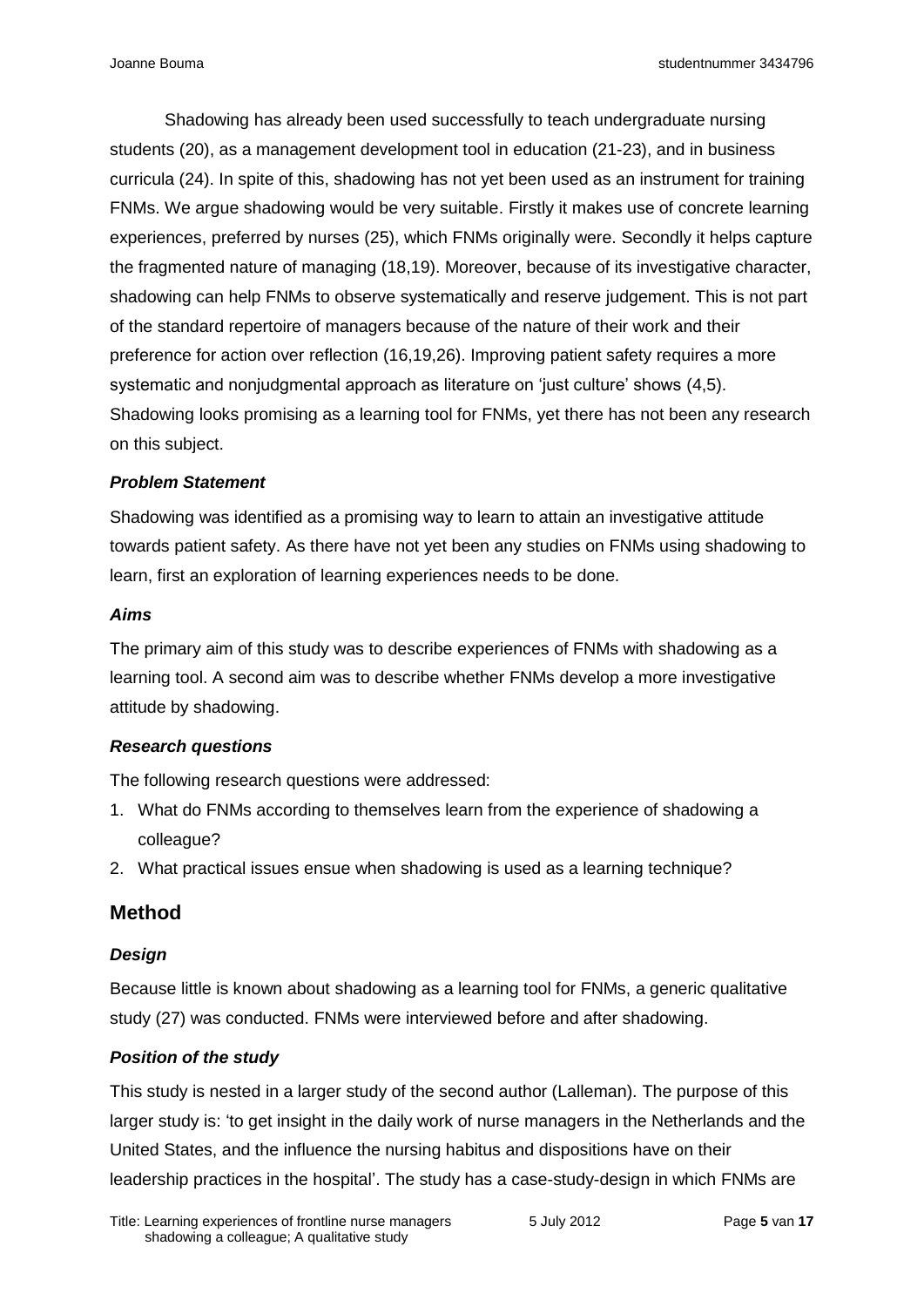shadowed by Lalleman. The second aim of the larger study is: 'In co-creation and through practice-oriented research between the participating nurse managers and the investigator, build a model of practice based nursing leadership which could be used for future Management Development programs'. The present study will contribute to this aim.

#### *Participants*

Participants were selected using purposeful sampling. The selection criterion was: having previous experience with being shadowed by Lalleman. For this larger study eight FNMs were selected using purposeful sampling, to obtain a broad range, with managers with longer experience and some who were novice. These managers worked in two different hospitals, which were selected because Lalleman had access.

With an amount of beds between 520 and 600 these two hospitals belong to the largest 50 % in the Netherlands. The hospitals have respectively 19 and 11 wards which are led by a FNM.

For this study all eight participants of the larger study were approached by e-mail, which contained an invitation and information on the study. Participants were asked to observe a colleague from the other hospital for one day using the shadow technique.

#### *Data collection*

Data collection took place from February through May of 2012, and consisted of a background questionnaire, introductory and main interviews, and field notes. The first author organised data collection, including shadow days and did all interviews.

Two semi-structured interviews were held with each participant, using an interview guide (see table 1), which was drawn up in collaboration by the first two authors. The topics were chosen as a narrowing of the research questions, as suggested by Creswell (28). Introductory interviews were done before the shadow day to frame the starting point of learning. Topics concerned experience with shadowing and its effect and goal. After the shadow day participants were interviewed about their experiences during and after shadowing. The interviews were held in a room chosen by the participants in their own hospital.

The first author scheduled who would shadow who, based on similar ward specialism or focus as mentioned in the introductory interview. Participants received written instructions, which were discussed in the introductory interview. No additional training was given as all participants had experience being shadowed.

All interviews were audio taped. Participants filled in a background questionnaire with questions about age, education and experience (table 2). The first author took field notes on impressions and observations on non-verbal behaviour and context after the interviews to obtain thick description (29).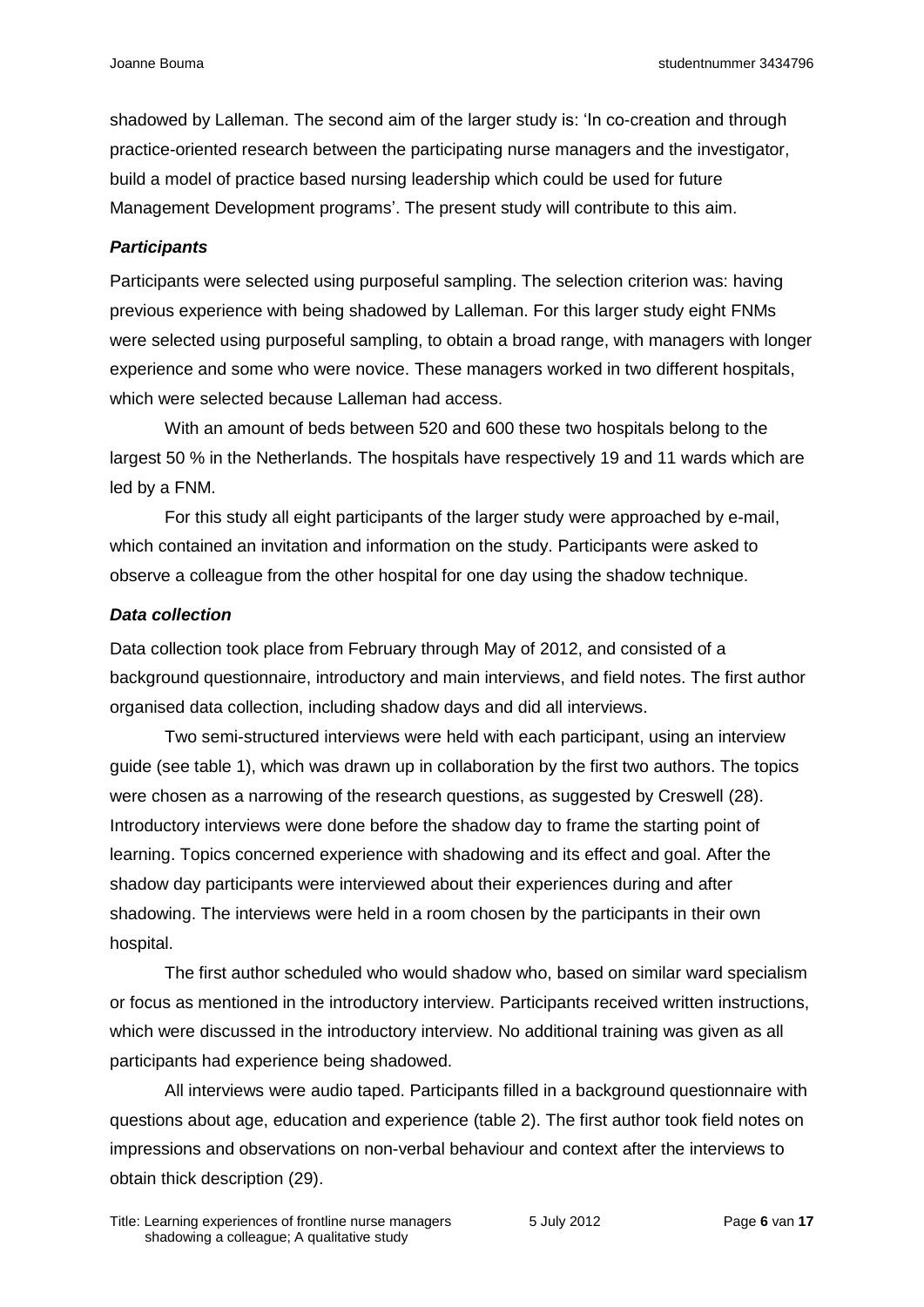# *Ethical considerations*

The study was approved by the appropriate university, which supervised the study and confirmed its ethical considerations. Participants received written information on the study objectives, its voluntary nature and the confidentiality and anonymity. They provided verbal and written consent. Personal information and sensitive information about both hospitals was removed from the data.

# *Data analysis*

Audio recordings were transcribed verbatim. Transcription was done by an independent data typist and assessed for accuracy by the first author. For data management and organisation NVivo 9<sup>®</sup> software (www.qrsinternational.com) was used.

Data were analysed using the analytical steps described by Boeije (30) and the QUAGOL guide (31). After thorough reading of the transcripts, first impressions were noted and discussed by the first three authors. This resulted in a preliminary list of concepts. Then all transcripts were reread, concepts found in the different interviews were compared and the list of concepts was adjusted. These concepts were then used as codes in the analysis of all data, using NVivo. The essence of the concepts was described using quotes associated with the different codes. A story-line in response to the research question was developed by integrating all concepts into categories and themes.

# *Rigour*

Rigour was improved by writing memos and using a systematic method of coding. Quality of interviewing was assessed by the second author who listened to the first interviews. Audio taping and verbatim transcription was meant to ascertain credibility. Coding was done by the first two authors independently to obtain intercoder agreement (28) and discussed with the third author to improve intersubjective consensus (32). To improve trustworthiness (33) member check was done by presenting findings and discussing these with all participants.

# **Findings**

All eight participants of Lalleman agreed to participate in the study. Due to illness not all participants were shadowed. One participant no longer worked as FNM and hence could not be shadowed. Therefore some participants were shadowed twice. All participants shadowed one of the others once. None of the participants shadowed each other. Figure 1 elaborates who shadowed who.

Four participants worked in a general community hospital in a major city in the West of the Netherlands, and four in a general community hospital in a village, in a rural area in the East of the Netherlands. Background information is displayed in table 2: Participant demographics. These demographics are classified in < three years and > three years of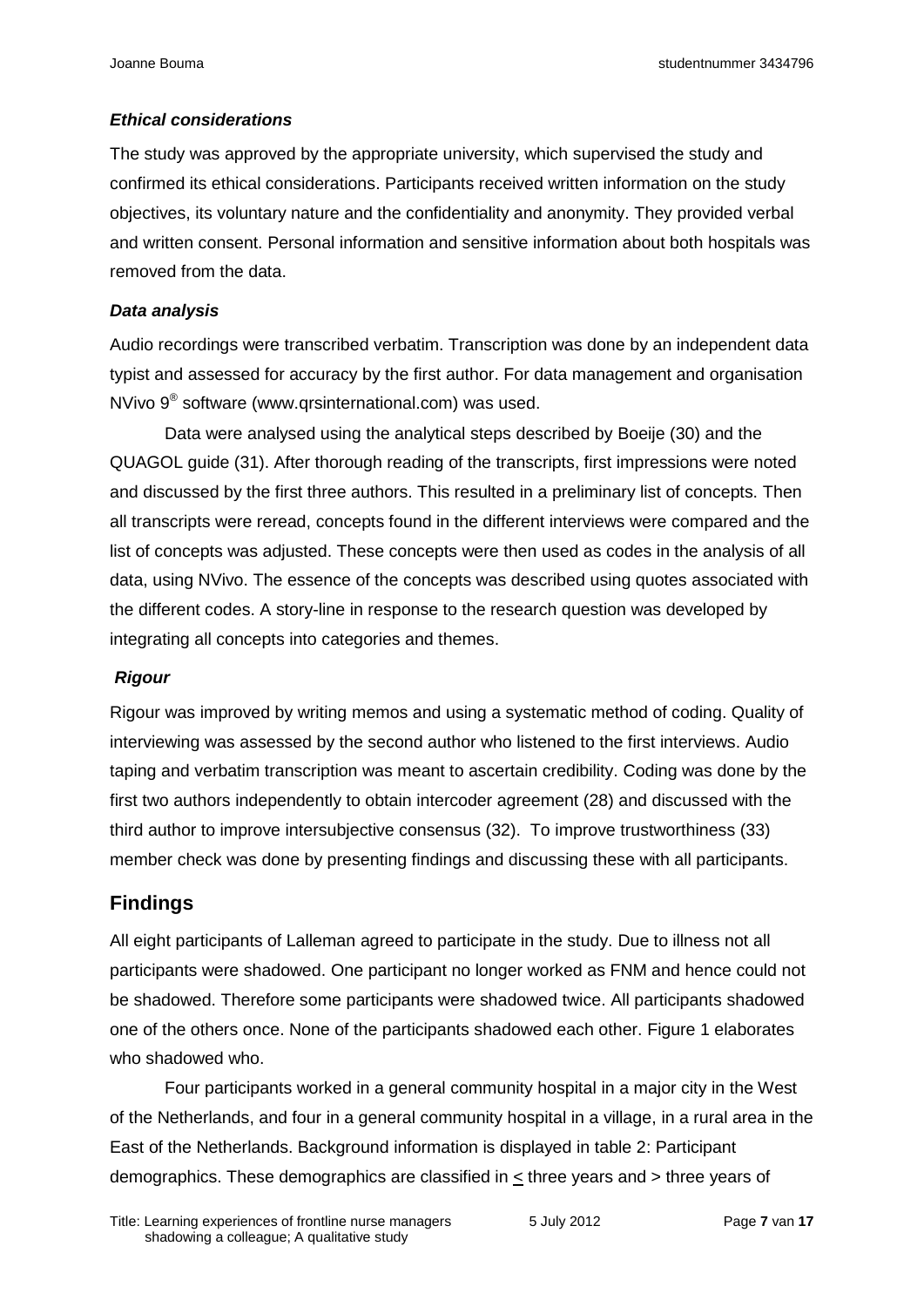manager experience, because literature suggested that experience could make a difference (34,35).

The following results are organised according to the two research questions. The subheadings indicate the categories that were found. Illustrative quotes are provided and italics in the text signify themes. To prevent identification of the two male participants, only female pronouns are used.

#### **Learning from shadowing experience**

#### *Enjoying*

All participants repeated several times during both interviews how they had enjoyed shadowing. The experience gave them energy.

#### *Being aware*

All participants described that being shadowed by Lalleman and shadowing a colleague both resulted in becoming more aware of their own behaviour. They used sentences like "it makes you more conscious". They described it as looking in a mirror, reflecting on what one is doing. One participant described this reflection as a strong drive.

C: Because of him [Lalleman] I also started to look at myself from a distance. You are forced, when someone walks along with you, to suddenly look at your own actions, normally you would just do it. And suddenly you think, 'Wait, someone is watching. What am I actually doing?' Yes, you start to look quite differently at yourself.

Another reflected on the more compelling influence of shadowing compared to other management training.

D: And this [shadowing] is more, well, more the nursing way, I think. Doing it, seeing it from someone else, maybe, it sinks in more.

Some participants mentioned that almost a year after they had been shadowed, they still found themselves *coming to a standstill* once in a while, reflecting on what they had done, just like when they were being shadowed. This happened especially when they were not satisfied with events.

A: That's what shadowing has brought about. Like: if it's wrong, whát is going wrong? That you just, if it's only five or fifteen minutes, think, well, just can stand outside the circle.

Participants reflected on *taking an example of their colleague* and what they wanted to learn. One wanted to be more serious, the other more direct, yet another realised she had to tackle her busy agenda.

G: She had quite a slow agenda in my view, she had the peace, (she had a difficult conversation that afternoon,) preparing, just writing some things down.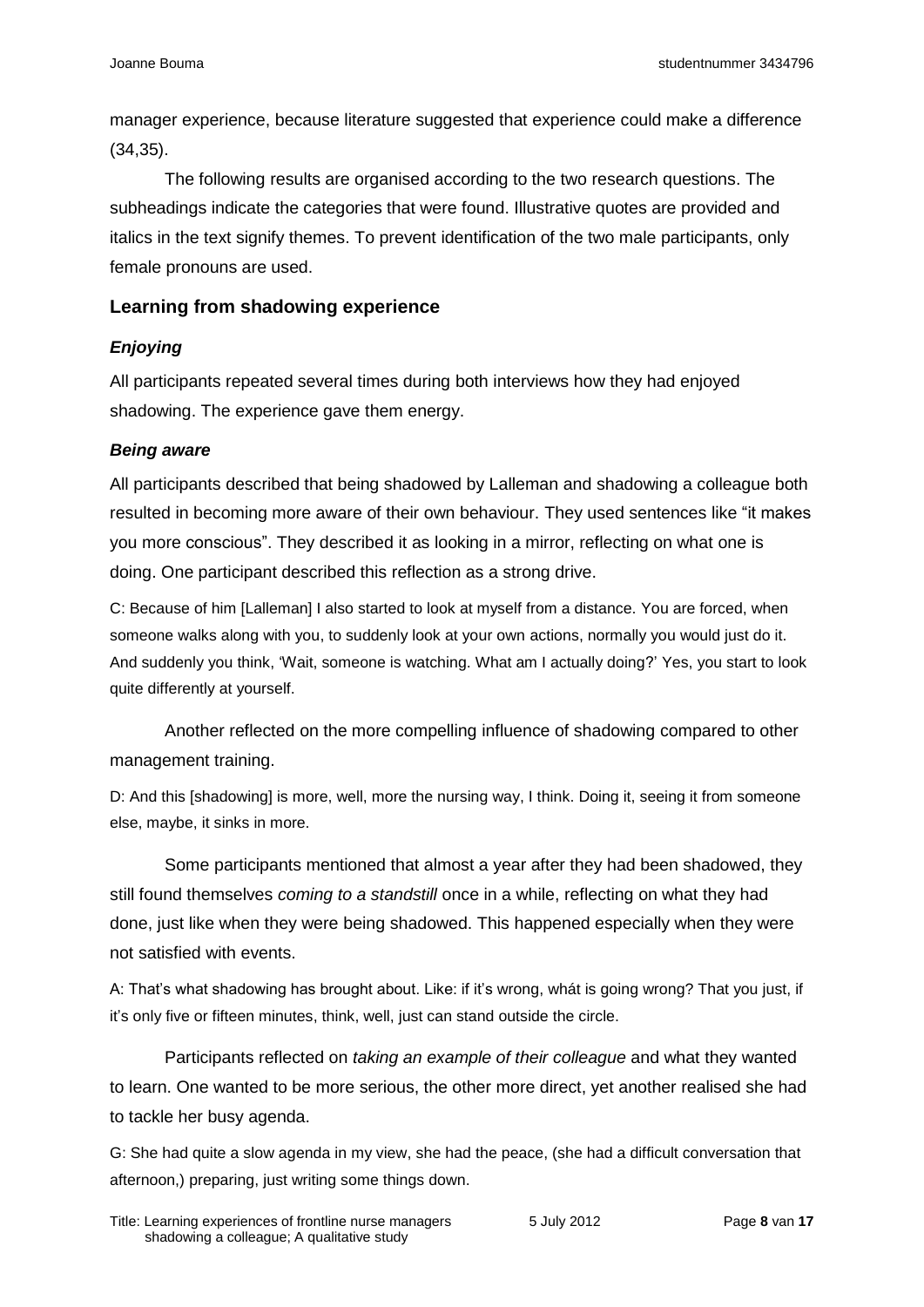# *Recognising*

Every participant described recognising many of the activities and problems of the colleague they shadowed, and that they had to deal with the same processes. Several participants mentioned that recognising the same problems in the other organisation helped them realise that they were not alone in dealing with these problems. They mentioned having few contacts with equals and that their position is vulnerable. Shadowing helped them realise they are *part of a greater whole.*

F: It [shadowing] helps me to put my work into perspective, because it's part of a greater whole. It makes it less very important. [JB: You mean?] Of the healthcare system that we create here together. It wants a particular product and the consequence is that it bothers you and that those kind of developments go on and that it's much bigger than our hospital and I actually like that, because it incorporates me in the greater whole.

#### *Learning to observe*

Some participants described how they learnt to observe as an investigator, and also reflected on this being difficult.

H: Just experiencing and observing, I loved it. But on the other hand it was hard to let the think knob go, like, [thinking] how are wé doing that.

During an informal get-together with her staff, one participant realised she was observing as a shadower.

A: I sat there and watched. They [her staff] solved it [irritations], I was spectator and they talked to each other. That was fun.

# *Feedback*

Most participants described the value of feedback when they were shadowed. One of the participants described her experience after being shadowed the previous day.

B: I had a complicated conversation and she asked if it was okay to give feedback. Then I thought, yes, because I never get this chance that someone listens in. So I never have the chance to get feedback on how I handled this.

# *Connecting*

Every participant that already had been shadowed by a colleague visited her when she came to the other hospital to shadow. Some expressed how they valued the contact, of connecting, and told about how they miss contact with colleagues.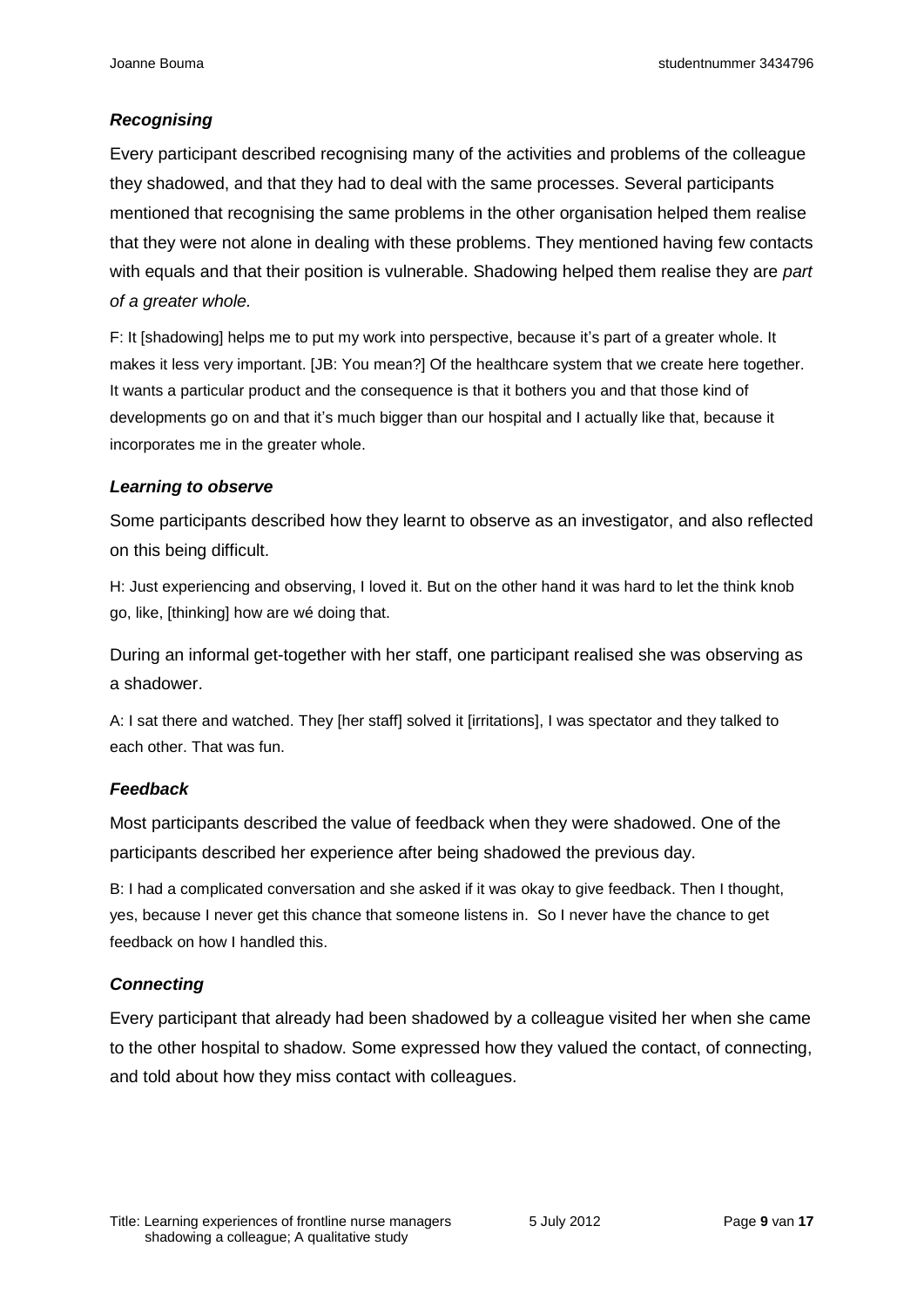#### **Practical issues**

#### *Demanding activity*

None of the participants shadowed their colleague during their whole workday. Some were unable to get to the hospital in time, due to train delay or because they had to travel far. All participants left before the colleague had ended her day. The reason was mostly that it was a very tiring experience, 'doing nothing all day, yet being concentrated all day', especially because they had to rise early. Some described doing nothing was difficult because they were doers.

#### *Making notes*

Almost all participants started out making notes during shadowing. Some described being hindered by making notes; it consumed too much attention and prevented them from shadowing open-minded. Hence they stopped making notes, or just made notes during idle moments. Others thought it essential to make notes, as 'you forget what happened during the day which results in just an overview'. Notes were used to look back on the experience. One participant decided beforehand not to make notes.

B: I thought about making notes. I considered what I'd write down and realised that I would only make notes on practical things. I was afraid I would miss the big picture while making notes. So I decided not to.

Another participant found it valuable to make notes and to read them again and described what this brought her.

E. It comes back, the feeling of that day, how I experienced it and then I think again, yes, okay, she did that like this. That was a nice way or that was handy to handle it like that.

#### *How to shadow*

The participants used different words to describe how they shadowed, such as: being a shadow, be a little man on her shoulder, gazing unashamed, being inconspicuous, being open-minded.

Several participants described how they interacted and some found it difficult not to join in a discussion, particularly because it concerned similar issues as they had to deal with themselves. Not every participant found she had been successful in avoiding discussion.

Participants' *focus for shadowing* differed. Some had a general focus and looked at the process of managing a ward; others wanted to learn about more specific subjects such as group dynamics or managing sickness absenteeism. Not all these subjects came up during the day. Instead of focusing on specific items, the advice of one participant on how to shadow was: 'stop, look, observe and be amazed'.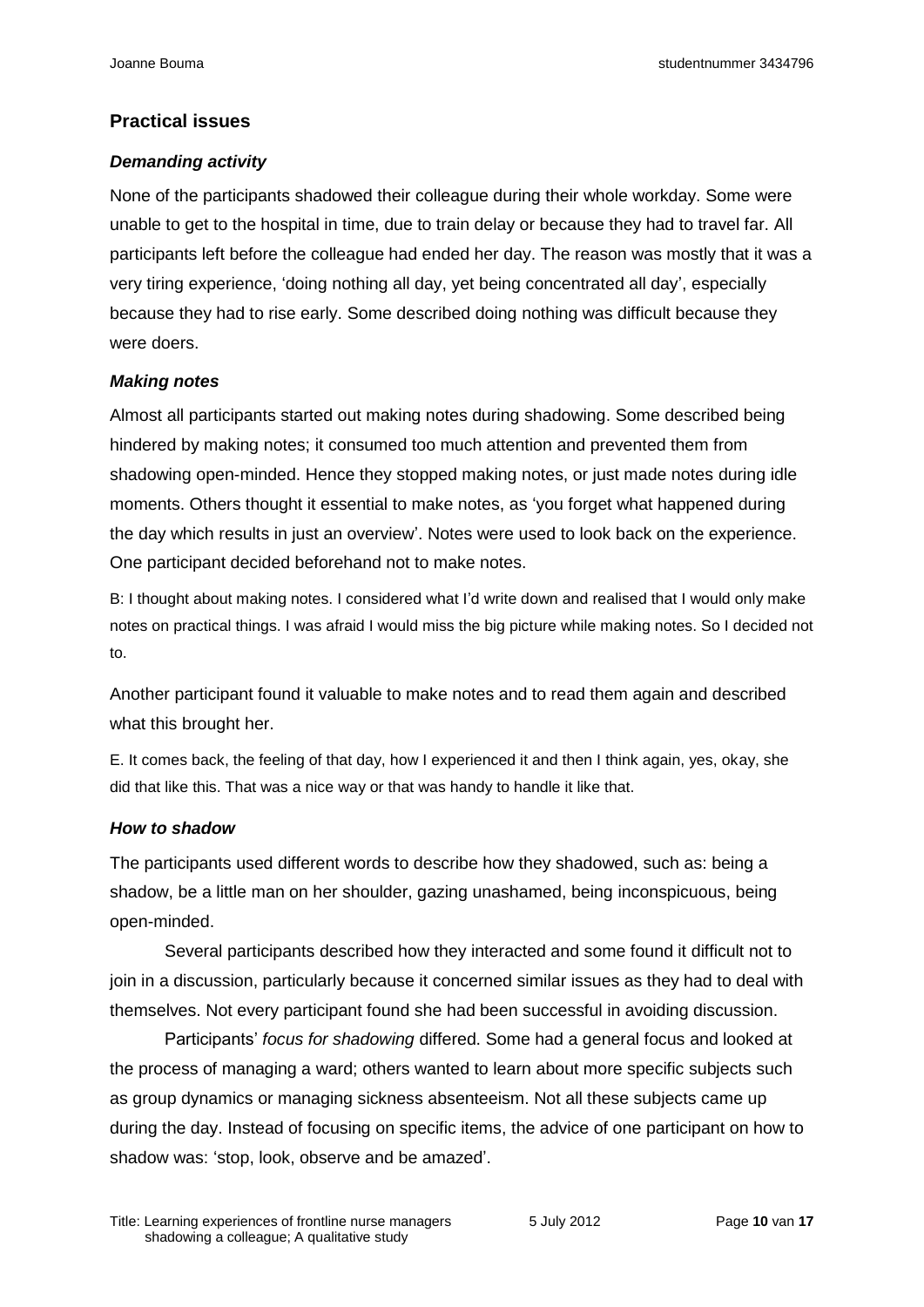# **Discussion**

A limitation of this study is that one researcher did all data collection, which could have introduced researcher bias. To overcome this bias, two other researchers took part in analysing data and participants were involved in member checking. This study only concentrated on participants perspectives on learning from shadowing. They may be partly unaware of what they learnt, which can be disclosed by observation or interviewing coworkers. The focus of the study changed towards patient safety after all interviews were done; therefore no questions were asked on patient safety. The fact that this subject was not brought up by participants may indicate it is underexposed and needs more attention. Demographic information in table 2 can be used to assess generalisability by comparing participants to FNMs in other situations.

The results of this study imply that participants learnt new repertoire: observing as researcher. This occurred when they became aware of their own actions by shadowing, stepping back and looking at themselves. They observed themselves without judgement, but with curiosity. While shadowing, they also practised observing as researcher as opposed to observing as a nurse, which is directed towards action depending on what is observed. Another indication of new repertoire is that they learnt to put their micro problems in perspective. This led to an investigative attitude, instead of judging and acting. This attitude is possibly important for improving patient safety. However further research is needed to determine whether this attitude does indeed improve patient safety and how lasting the effect of shadowing is.

By opening up ones practice to a colleague, one risks critique, but one can also receive feedback, as was described by one of the participants. When discussing errors, openness is expected from staff (nurses) (4). Therefore by being shadowed the FNM sets an example for her staff.

We identified enjoyment as an important theme. Enjoyment is important to keep someone motivated to learn (36), it must therefore be valued, especially because shadowing is a demanding activity.

Contact with colleagues turned out to be important to participants. Unlike the participants in another shadowing study (21) who constructed networks to support their career, our participants sought connectedness. Social psychology identified seeking connectedness as a basic human motive: people need support, liking and acceptance from others they value (37). This motive is even more important for FNMs who feel isolated, like our participants described. Connectedness may be an important condition to facilitate learning.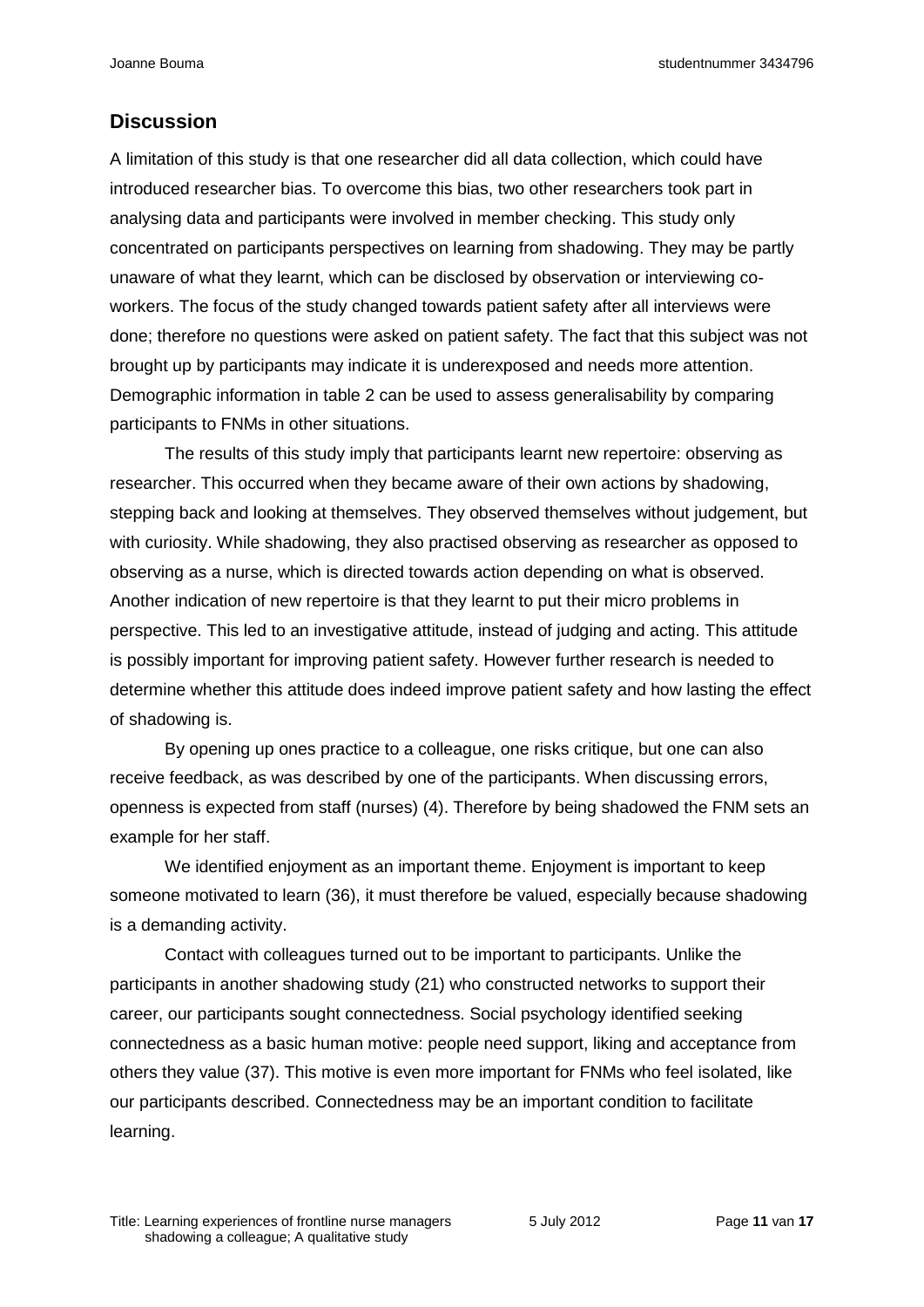Literature suggested that experience could make a difference (34,35), but this was not found in this study. Previous studies on shadowing as learning technique used it for aspiring managers (21-23). We found that also experienced leaders benefited from learning through shadowing.

Shadowing can be used in many countries because it uses local practice. Previous research on shadowing to learn was done in the UK (22), USA (20,23,24) and Australia (21). It may also be suitable to use shadowing to learn in Non-Western countries, but further research needs to be done here.

Some practical issues were identified as important when using shadowing to learn: the demanding nature of shadowing; whether to make notes; and how to shadow. None of the other studies using shadowing to learn, described the demanding nature of it, although Arman et al. (17), whose purpose was research, did. Our advice is that designated practices should be within reasonable travelling distance from shadowers. No studies discussed making notes during shadowing. This may not be essential but can be valuable. Before shadowing FNMs need some instruction on how to shadow. Discussing the focus may be helpful (22), although all participants described a changed self-awareness no matter their focus.

# **Conclusion**

FNMs learnt new repertoire when they shadowed a colleague. This consisted of observing as a researcher and of an investigative attitude. Enjoying shadowing and seeking connectedness were important conditions to the successful use of shadowing as learning tool. Important practical issues were the demanding nature of shadowing, making notes and how to shadow. This study is the first to give insight in what FNMs can learn from shadowing a colleague and the first to join an investigative attitude to patient safety as a possible improved outcome.

# *Recommendations*

Further research needs to be done on how lasting the effect of shadowing is and on the influence of an investigative attitude on patient safety. Nevertheless the findings in this study justify the advice to management to start using shadowing as a learning tool for FNMs.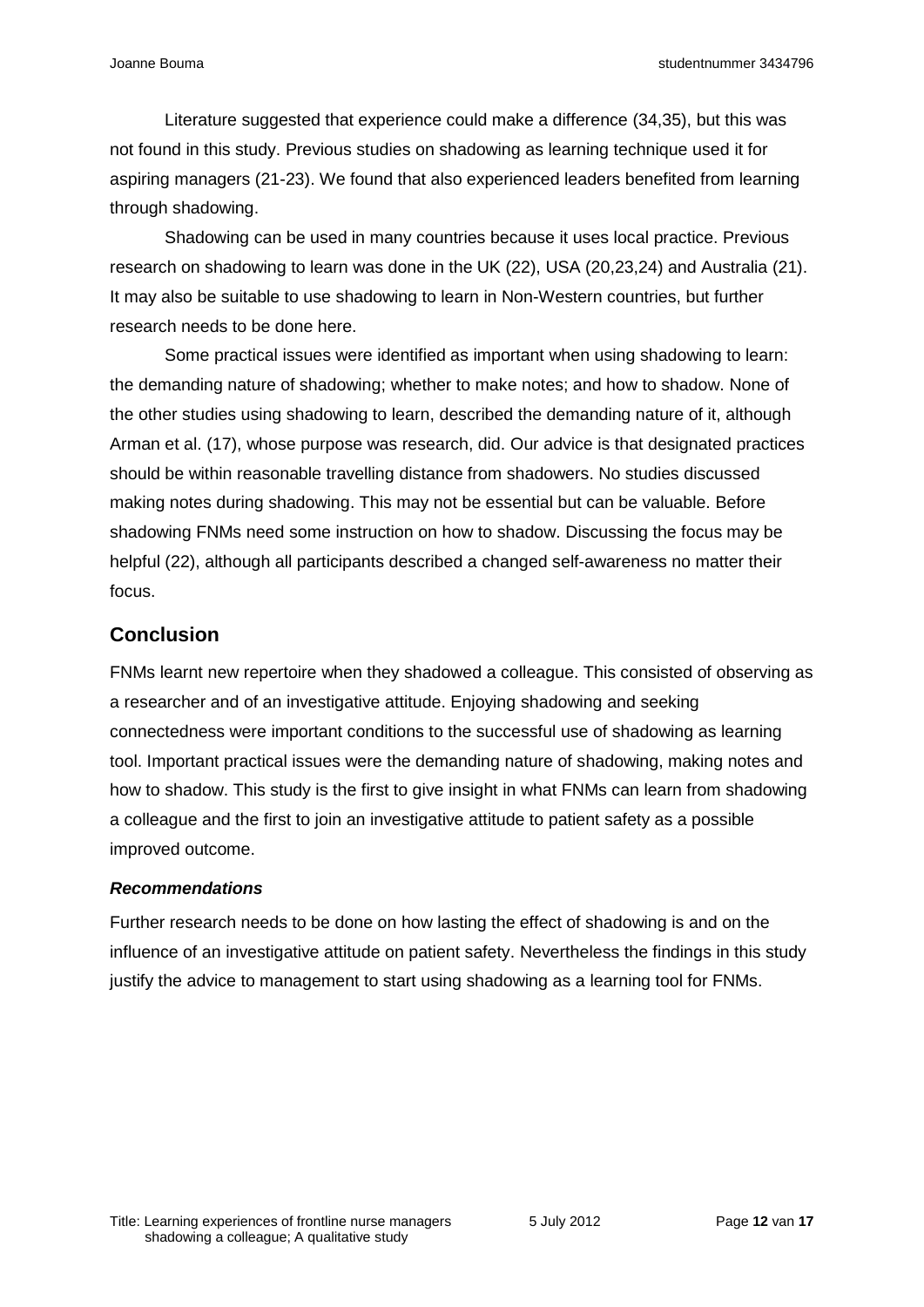# **Tables and figure:**

| <b>Subject</b>                             | <b>Topics introductory</b><br>interview | <b>Topics main interview</b>                      |
|--------------------------------------------|-----------------------------------------|---------------------------------------------------|
| Concerning shadowing                       | <b>Experience with</b><br>shadowing     | Experience shadow day                             |
|                                            | Effect of shadowing                     | Recognisable                                      |
|                                            | Goal of shadow day                      | Surprise                                          |
|                                            |                                         | Most remarkable                                   |
|                                            |                                         | Insights                                          |
|                                            |                                         | Influence on own actions                          |
|                                            |                                         | Look back on goals                                |
|                                            |                                         | <b>Usefulness</b>                                 |
| Added questions after 2<br>main interviews |                                         | Compare with other<br>management training         |
| Added question after 6<br>main interviews  |                                         | Could you take over the job of<br>your colleague? |
| Practical issues:                          | Plans how to shadow                     | Sequence of day                                   |
|                                            | Any questions?                          | How did you go about?                             |
|                                            |                                         | What went well?                                   |
|                                            |                                         | What would you change?                            |
|                                            |                                         | <b>Practical tips</b>                             |

Table 1: Interview guide

|                       |            | $\leq$ 3 years of manager<br>experience                                      | > 3 years of manager<br>experience                                                         |
|-----------------------|------------|------------------------------------------------------------------------------|--------------------------------------------------------------------------------------------|
| N                     |            | 4                                                                            | 4                                                                                          |
| Participant codes     |            | <b>BCEH</b>                                                                  | <b>ADFG</b>                                                                                |
| Manager experience *  |            | $1.8 - 3$ years (M = 2.5)                                                    | $3.5 - 10$ years (M = 6.1)                                                                 |
| Age *                 |            | $31 - 39$ years (M = 34)                                                     | $43 - 48$ years (M = 47)                                                                   |
| Nursing experience *  |            | $4 - 11$ years (M = 8.4)                                                     | $15 - 22$ years (M = 17.3)                                                                 |
| Span of control *     |            | $27 - 46$ persons (M = 35)                                                   | $43 - 75$ persons (M = 53)                                                                 |
| Amount of ward beds * |            | $22 - 44$ beds (M = 28.5)                                                    | $26 - 44$ beds (M = 32.5)                                                                  |
| Education             | Nursing    | Nursing diploma $(n = 1)$<br>Bachelor $(n = 3)$                              | Associate $(n = 2)$<br>Bachelor $(n = 2)$                                                  |
|                       | Management | Post Bachelor ( $n = 2$ )<br>In company training $(n = 1)$<br>None $(n = 1)$ | In company training $(n = 2)$<br>Post Bachelor ( $n = 1$ )<br>Master in healthcare $(n=1)$ |
| Gender                |            | 3 females                                                                    | 3 females                                                                                  |
| Ward specialism       |            | Surgical $n = 2$<br>Internal $n = 2$                                         | Surgical $n = 2$<br>Internal $n = 1$<br>Specialist $n = 1$                                 |
| Region                |            | Rural $n = 2$<br>City $n = 2$                                                | Rural $n = 2$<br>City $n = 2$                                                              |

Table 2: Participant demographics (\* ranges of minimum and maximum)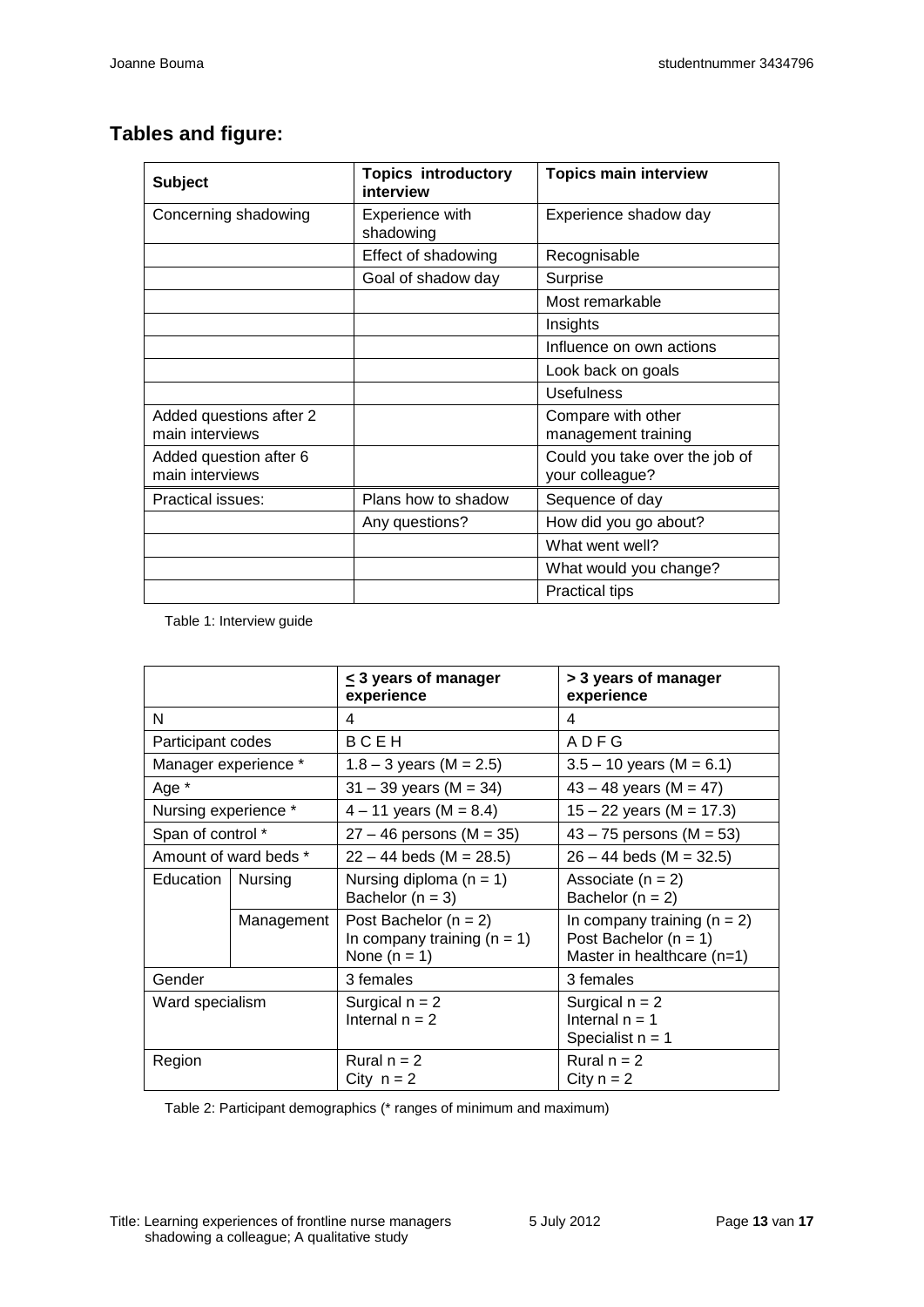

Figure 1: Who shadowed who.

(A-H are codes for the respective participants; an arrow points at a person who was shadowed).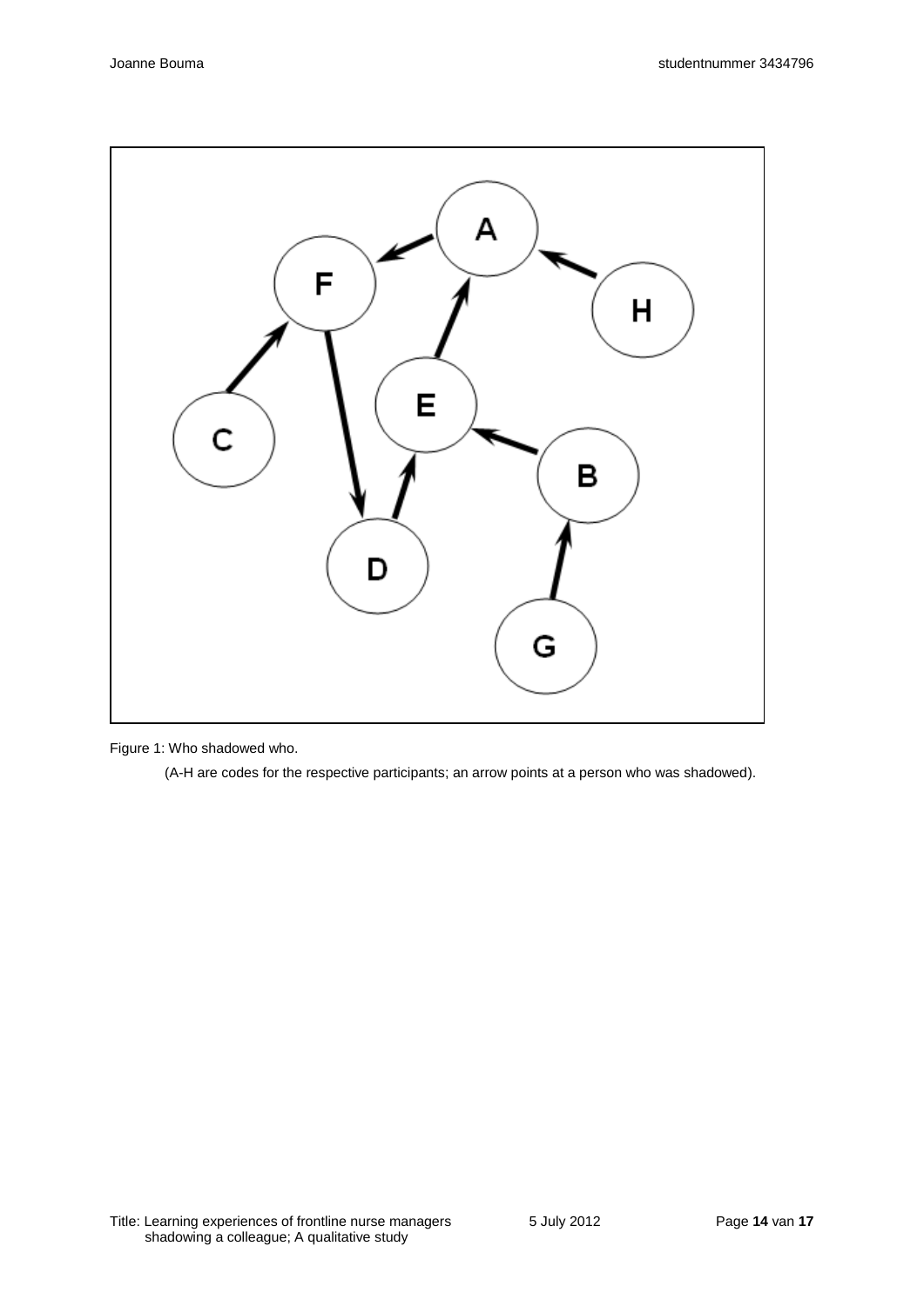# **References**

(1) Anthony MK, Standing TS, Glick J, Duffy M, Paschall F, Sauer MR, et al. Leadership and nurse retention: The pivotal role of nurse managers. J Nurs Adm 2005 /;35(3):146-155.

(2) DeCampli P, Kirby KK, Baldwin C. Beyond the classroom to coaching: preparing new nurse managers. Crit Care Nurs Q 2010 Apr-Jun;33(2):132-137.

(3) Lee H, Cummings GG. Factors influencing job satisfaction of front line nurse managers: a systematic review. J Nurs Manag 2008 10;16(7):768-783.

(4) Vogelsmeier A, ScottCawiezell J. A Just Culture: The Role of Nursing Leadership. J Nurs Care Qual 2007 July/September;22(3):210-212.

(5) Mohr JJ, MSPH A,Herbert T., Barach PMPH. Creating Effective Leadership for Improving Patient Safety. Qual Manag Health Care 2002 Fall;11(1):69-78.

(6) De Vries EN, Ramrattan MA, Smorenburg SM, Gouma DJ, Boermeester MA. The incidence and nature of in-hospital adverse events: a systematic review. Quality and Safety in Health Care 2008 06/01;17(3):216-223.

(7) Wong CA, Cummings GG. The relationship between nursing leadership and patient outcomes: a systematic review. J Nurs Manag 2007 07;15(5):508-521.

(8) Smith P, Pearson PH, Ross F. Emotions at work: what is the link to patient and staff safety? Implications for nurse managers in the NHS. J Nurs Manag 2009 03;17(2):230- 237.

(9) Squires M, Tourangeau A, Laschinger HKS, Doran D. The link between leadership and safety outcomes in hospitals M. Squires et al. Leadership and safety outcomes in hospitals. J Nurs Manag 2010 11;18(8):914-925.

(10) Cummings G, Lee H, MacGregor T, Davey M, Wong C, Paul L, et al. Factors contributing to nursing leadership: a systematic review. J Health Serv Res Policy 2008 October 1;13(4):240-248.

(11) Mintzberg H. Managing. Harlow: Pearson Education Ltd.; 2009.

(12) Luthans F, Hodgetts RM, Rosenkrantz SA. Real managers. : Ballinger; 1988.

(13) Tengblad S. The work of managers: Towards a Practice Theory of Management. Oxford: Oxford University Press; 2012.

(14) Mintzberg H. Managing as blended care. Journal of Nursing Administration 1994;24(9):29-36.

(15) Arman R, Dellve L, Wikström E, Törnström L. What health care managers do: applying Mintzberg's structured observation method. J Nurs Manag 2009 09;17(6):718-729.

(16) Mintzberg H. Managerial Work: Analysis from Observation. Management Science 1971 Oct.;18(2, Application Series):pp. B97-B110.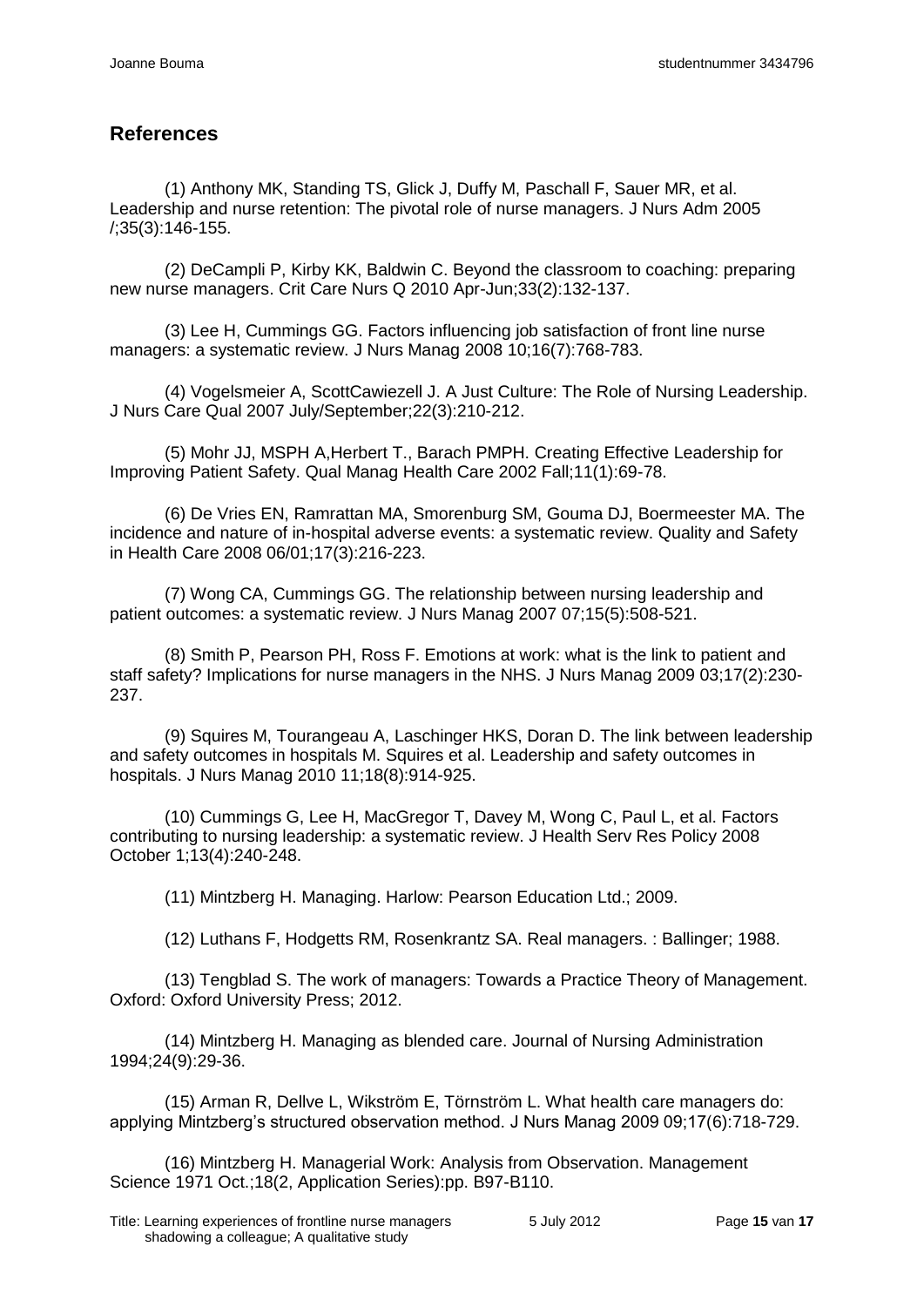(17) Arman R, Vie OE, Åsvol H. Refining shadowing methods for studying managerial work. In: Tengblad S, editor. The Work of Managers New York: Oxford University Press Inc.; 2012. p. 301-317.

(18) McDonald S. Studying actions in context: a qualitative shadowing method for organizational research. Qualitative Research 2005 11/01;5(4):455-473.

(19) Weick KE. Review: [untitled]; The Nature of Managerial Work. Adm Sci Q 1974 Mar.; 19(1): 111-118.

(20) Paskiewicz LS. The shadowing experience: Valuing the link between faculty practice and student learning. Journal of Professional Nursing 2002 7;18(4):238-242.

(21) Roan A, Rooney D. Shadowing Experiences and the Extension of Communities of Practice: A Case Study of Women Education Managers. Management Learning 2006 12/01;37(4):433-454.

(22) Simkins T, Close P, Smith R. Work-shadowing as a process for facilitating leadership succession in primary schools. School Leadership & Management 2009 07;29(3):239-251.

(23) Barnett BG. Peer-assisted leadership: Expanding principals' knowledge through reflective practice. Journal of educational administration 2007;28(3):67-76.

(24) McCarthy PR, McCarthy HM. When Case Studies Are Not Enough: Integrating Experiential Learning Into Business Curricula. Journal of Education for Business 2006 Mar;81(4):201-204.

(25) Laschinger HKS. Review of experiential learning theory research in the nursing profession. Journal of advanced nursing 1990;13:985-993.

(26) Wood-Daudelin M. Learning from experience through reflection. Organ Dyn 1996 0;24(3):36-48.

(27) Sandelowski M, Barroso J. Classifying the Findings in Qualitative Studies. Qual Health Res 2003 09/01;13(7):905-923.

(28) Creswell JW. Qualitaitve inquiry and research design: Choosing among five approaches. 2nd ed. Thousand Oaks, California: Sage Publications; 2007.

(29) Polit DF, Beck CT. Nursing research: generating and assessing evidence for nursing practice. 8th ed. Philadelphia: Lippincott Williams & Wilkins; 2008.

(30) Boeije H. Analysis in qualitative research. Los Angeles: Sage; 2010.

(31) Dierckx de Casterlé B, Gastmans C, Bryon E, Denier Y. QUAGOL: A guide for qualitative data analysis. Int J Nurs Stud 2011(0).

(32) Maso I, Smaling A. Kwalitatief onderzoek: praktijk en theorie. Amsterdam: Uitgeverij Boom; 2004.

(33) Holloway I, Wheeler S. Qualitative research in nursing. 2nd ed. Oxford: Blackwell Science; 2002.